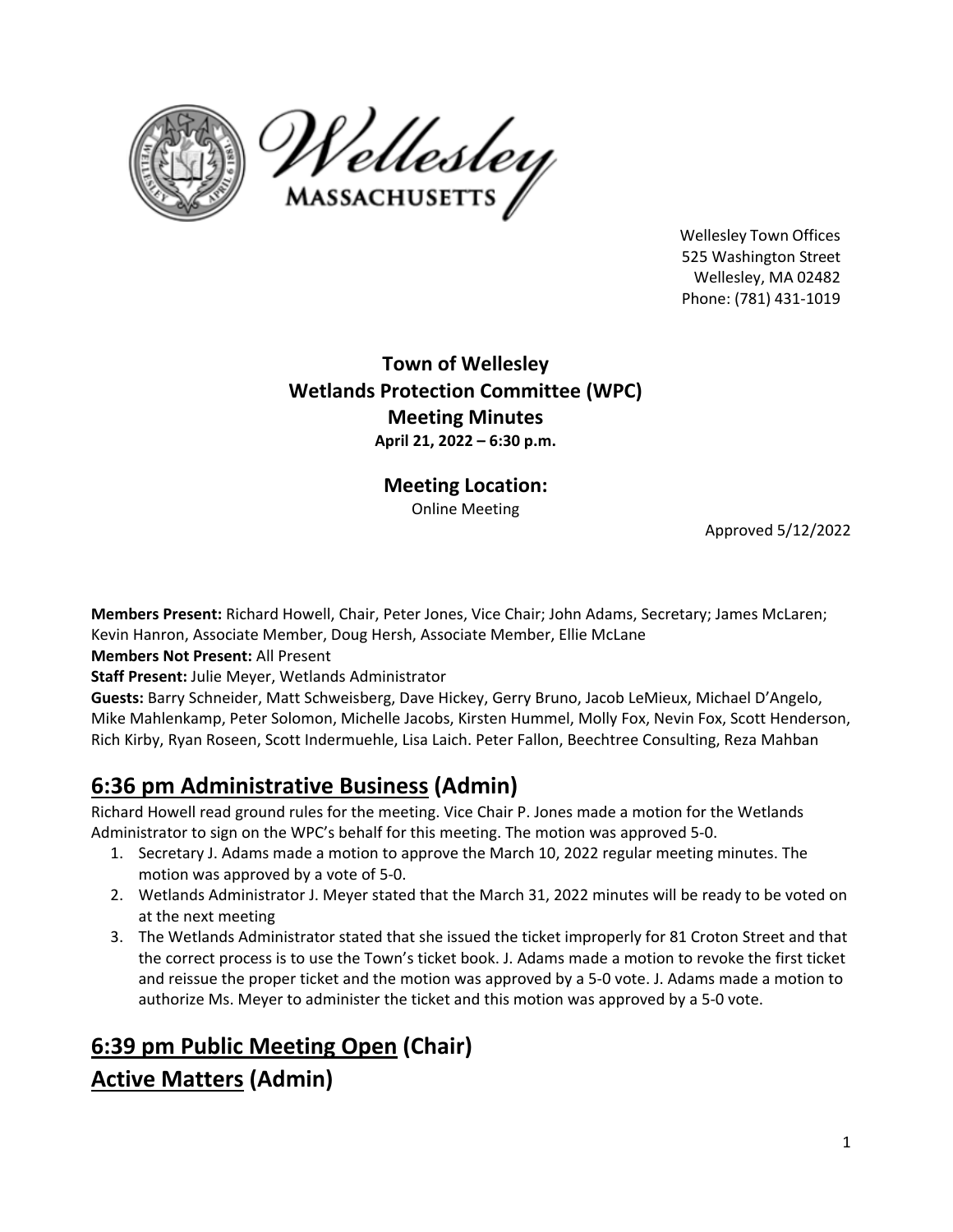- **1. 81 Croton St** Enforcement Order (continued) Barry Schneider (owner) and Wetland's Scientist Matt Schweisberg were in attendance. The Wetlands Administrator stated that the wetland scientist is going to be sending a report shortly.
- **2. 9 Pierce Rd**  Notice of Violation (continued)

The Wetlands Administrator updated the WPC that she sent a draft enforcement order to both Dean Behrend and to Ryan Kelly as she was unsure who was the owner. She shared that the NRC office received a wetland delineation via email on April  $1<sup>st</sup>$  pursuant to the draft enforcement order Exhibit A timeline. She advised the WPC to ratify the enforcement order. E. McLane suggested the owners be issued a fine starting March  $31<sup>st</sup>$  to correspond with the date of verification of tree removal. E. McLane further proposed a fine amount of \$300 per cut tree. Finally, she recommended the WPC consider the violation an ongoing violation for 21 days, starting from the date of verification by site walk up to the date of the April 21<sup>st</sup> meeting. Vice Chair P. Jones proposed to charge an additional fine of \$300 for not contacting the NRC office prior to doing work in the resource area. P. Jones made a motion for the Administrator to issue a ticket according to the methodology put forward. The motion was voted to approve by a 5‐0 vote. J. Adams made a motion to ratify the enforcement order and it was also approved by a 5‐0 vote.

# **7:00 pm ‐ Official Start Public Meeting Open (Chair) 7: 00 Public Voice (Chair)** ‐ none

# **7:00 pm Public Hearings and Meetings (Committee)**

**1. 50 Rice St** (**continued NOI**) – MA‐DEP #324‐0998: Applicant: Town of Wellesley – Project proposal is to remove an existing concession stand building and add two new buildings, a new concession stand and a new restroom building within Riverfront Area, Bordering Land Subject to Flooding, and the 100‐foot Buffer Zone to Fuller Brook

**Attendees:** Dave Hickey and Gerry Bruno, Wellesley DPW Town Engineers

**New Information/Discussion**: Mr. Hickey stated that the lights over the building doorways would be low-Kelvin LED, Dark Sky Compliant, with full cut-off capability and possibly motion-detector features. D. Hickey conveyed that a consultant hired by the NRC is cutting down invasive species present throughout Fuller Brook and includes the bank adjacent to the project site.

**Decisions:** Vice Chair P. Jones made a motion to close and issue the Order of Conditions under the state and bylaw and the motion was approved by a vote of 5‐0.

# **Actions:**

*Administrator:*

Issue a boiler‐plate Order of Conditions to the applicants.

**2. 20 Tappan Rd (continued NOI)** – MA‐DEP file # 324‐0996: Applicant: Fallon Custom Homes & Renovations – Project proposal to demolish an existing single-family home and reconstruct a new single‐family home within Riverfront Area and Buffer Zone to Fuller Brook

**Attendees:** Jacob Lemieux, Hancock Associates; Michael D'Angelo, MDLA Landscape Architect **New Information:** Mr. Lemieux shared updated plans demonstrating that the connection to the municipal storm drain has been removed. He also showed plans for a sump pump and basement waterproofing design to prevent seasonal high groundwater present above the finished floor elevation of the basement to enter the building.

**Discussion:** E. McLane asked questions about the proposed naturalized areas and whether there were trees removed within the Riverfront Area on the project site prior without permission or permitting. Chair R. Howell stated mitigation areas must be allowed to naturalize and asked the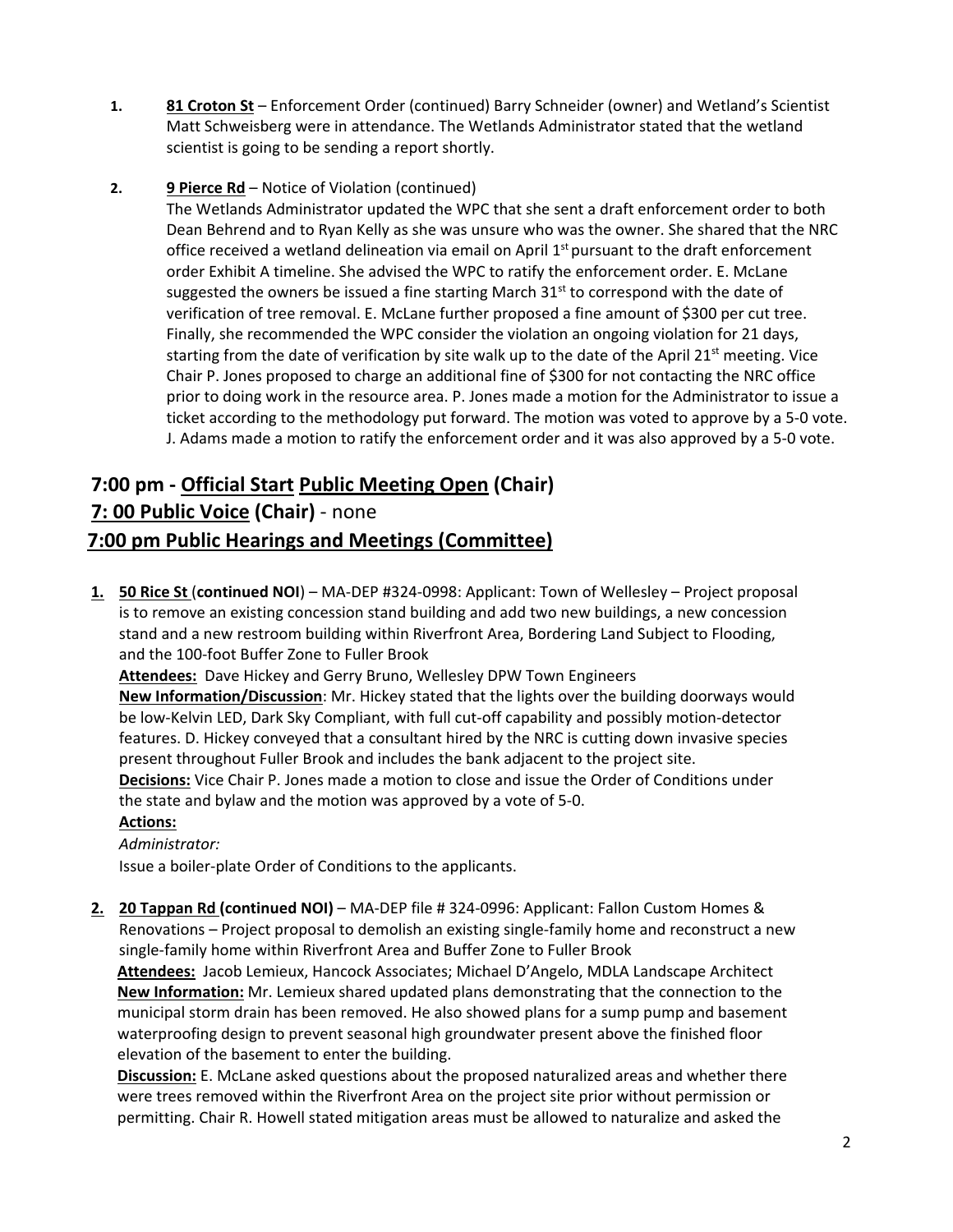applicants how they will separate naturalized areas from landscaped garden areas. The project consultants stated they can show this information on revised plans and will look into tree removal history on the property. Mr. Howell opened the discussion up for public voice:

# **Public Participation:**

- *Mike Mahlenkamp* (18 Tappan Road) Introduced himself as an abutter. He voiced a concern that there are trees on the western side of his lot that abut the project site but that are not identified on plans and is therefore concerned that they will not be protected during construction. Mr. Mahlenkamp also claimed that the neighboring lot on 15 Benton Street has water issues in their basement. Finally, he stated he would like to understand the drainage.
- *Peter Solomon* (7 Louis Drive) Introduced himself as a 30‐year‐long resident and user of Brook Path. He expressed concerns related to the change in groundwater elevation and pressure against neighboring foundations. He asked why the tree lawn boundary along Tappan Road was moved about 5 yards back in the revised plans. He noted concerns about water table issues and the basement drain for the proposed new house. He stated that Brook Path is on the National Register of Historic Places. Finally, he voiced a concern about the likely increase in phosphorus runoff into Fuller Brook from the low area of the property. **Decision:** Continue to the next WPC meeting on Thursday May 12 to review revised plans based on the questions and requests made by the Committee

# **Actions:**

*Applicant:* 

- Revise the landscape plans to show mitigation area(s) with boundaries
- Revise the existing conditions plan to include the trees along the neighboring property boundary
- Research whether a tree in front of the driveway was removed with permission
- **3. 97 Russell Road (renewed NOI)** MA‐DEP #324‐0943: Applicant: Michelle Jacobs Project proposal to raze and rebuild a single‐family home within the 100‐foot Buffer Zone and 25‐foot No‐Disturbance Zone to Bank and Morses Pond.

**Attendees:** Michelle Jacobs, homeowner.

**Discussion:** Concerns about erosion and sedimentation during construction during heavy rainfall were raised by the Administrator and Committee. A question was also raised about which portions of the redeveloped areas will be considered mitigation for lost wildlife habitat and which areas would be considered landscaped or gardens. Finally, a question was raised with regards to the owner's plans for the seawall. M. Jacobs stated that she could provide details on the erosion controls and landscape plans, that she would like to repair the seawall and not remove it.

# **Decision:** continue the hearing to May 12

# **Actions:**

*Applicants:* 

- Provide an updated Construction Management Plan to show erosion and sedimentation controls for heavy rain events.
- Provide an update on the landscape plan to clarify which planting areas are to be naturalized *Administrator:*
	- Provide a draft Order of Conditions with special conditions.

# **Special Conditions:**

- weekly inspection of erosion controls and before and after rainfall events
- limit demolition, construction and grading to drier months if possible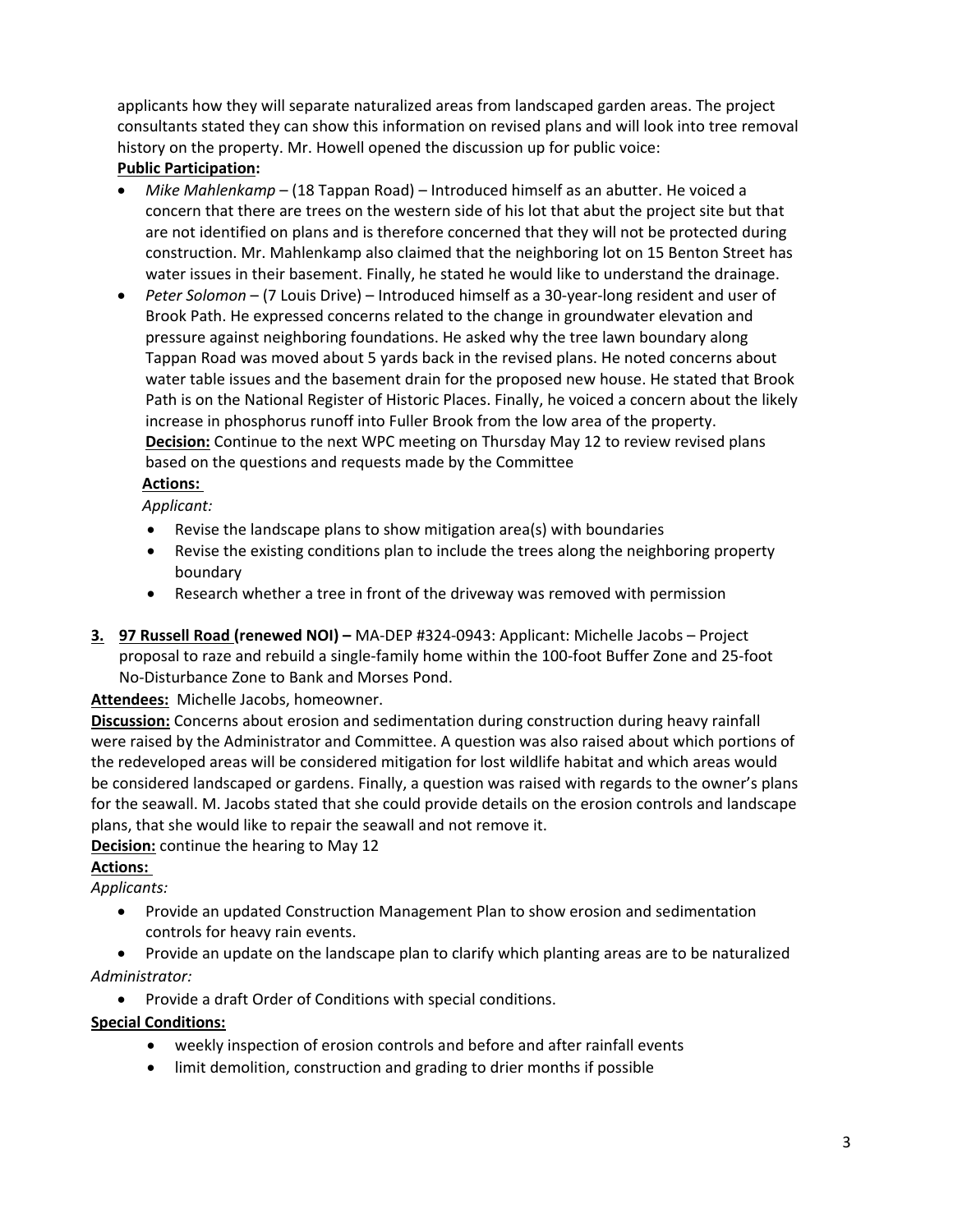**4. 106 Central St (cont NOI) ‐** MA‐DEP # 324‐0997: Applicant: Wellesley College – Project proposal to install a new irrigation system to allow the College to stop using chlorinated potable water to feed the Pond within the 100‐foot Buffer Zone to Paramecium Pond.

Attendees: Kirsten Hummel, Tata & Howard

#### **Discussion:** None

**Decisions:** J. McLaren made a motion to issue an Order of Conditions under the state and local bylaw and the WPC voted to approve 5‐0.

# **Actions:**

 *Administrator***:** 

- Issue the OOC to the applicant
- **5. 17 Colby Rd (cont NOI) ‐** MA‐DEP # 324‐1000: Applicants: Molly & Nevin Fox‐ Project proposal to construct a paver and crushed stone patio, install an aluminum fence and masonry fireplace, conduct minor site grading to level an existing lawn within the 100‐foot Buffer Zone to Bordering Vegetated Wetlands and 200‐foot Riverfront Area.

**Attendees:** Scott Henderson, Henderson Consulting; Rich Kirby from LEC Environmental; Molly & Nevin Fox, homeowners

**New Information:** wetland scientist R. Kirby presented the planting plans. Mr. Henderson stated that the WPC approved the patio that was never constructed. He further stated that plants were planted around the foundation for mitigation.

**Decision:** continue to the next meeting on May 12.

# **Actions:**

*Administrator:*

Draft an OOC and circulate to the applicants and to the WPC for review

# **Special Conditions:**

- improve soil to ensure plant survival
- review plant viability in one year and if plantings are failing, applicant shall propose additional mitigation area or areas around the side or front of the home.
- **6. 33 Upson Rd (new COC, partial)** MA‐DEP # 324‐0773: Applicant: R. Mahban Project proposal was to remove an existing driveway and add new garage and porous driveway in Riverfront Area to Bogle Brook and 100‐foot Buffer Zone to Bordering Vegetated Wetlands.

Attendees: Ryan Roseen, Goddard Consulting; Reza Mahban, homeowner **Discussion:** Mr. Roseen requested a partial COC to close out the finished construction and the completed mitigation plantings. He noted that driveway maintenance receipts were not provided per the OOC condition to demonstrate quarterly vacuuming of the driveway. He noted too that the 5‐ year invasive species monitoring and removal requirement portion of the Order is still active. **Decision:**  Vice Chair P. Jones made a motion to deny the request for a partial Certificate of Compliance and the motion was approved by a vote of 5‐0.

# **Actions:**

*Applicant:*

- Fix runoff from driveway and return to request the COC.
- **7. 16 Paine St.** (new RDA) ‐ Applicant Richard Lee and Melissa Laich‐ Project proposal to construct a new patio, replace deck, remove and replace a shed, and add plantings within Riverfront Area to Fuller Brook

**Attendees:** Scott Indermuehle, Sudbury Design Group; homeowner Melissa Laich